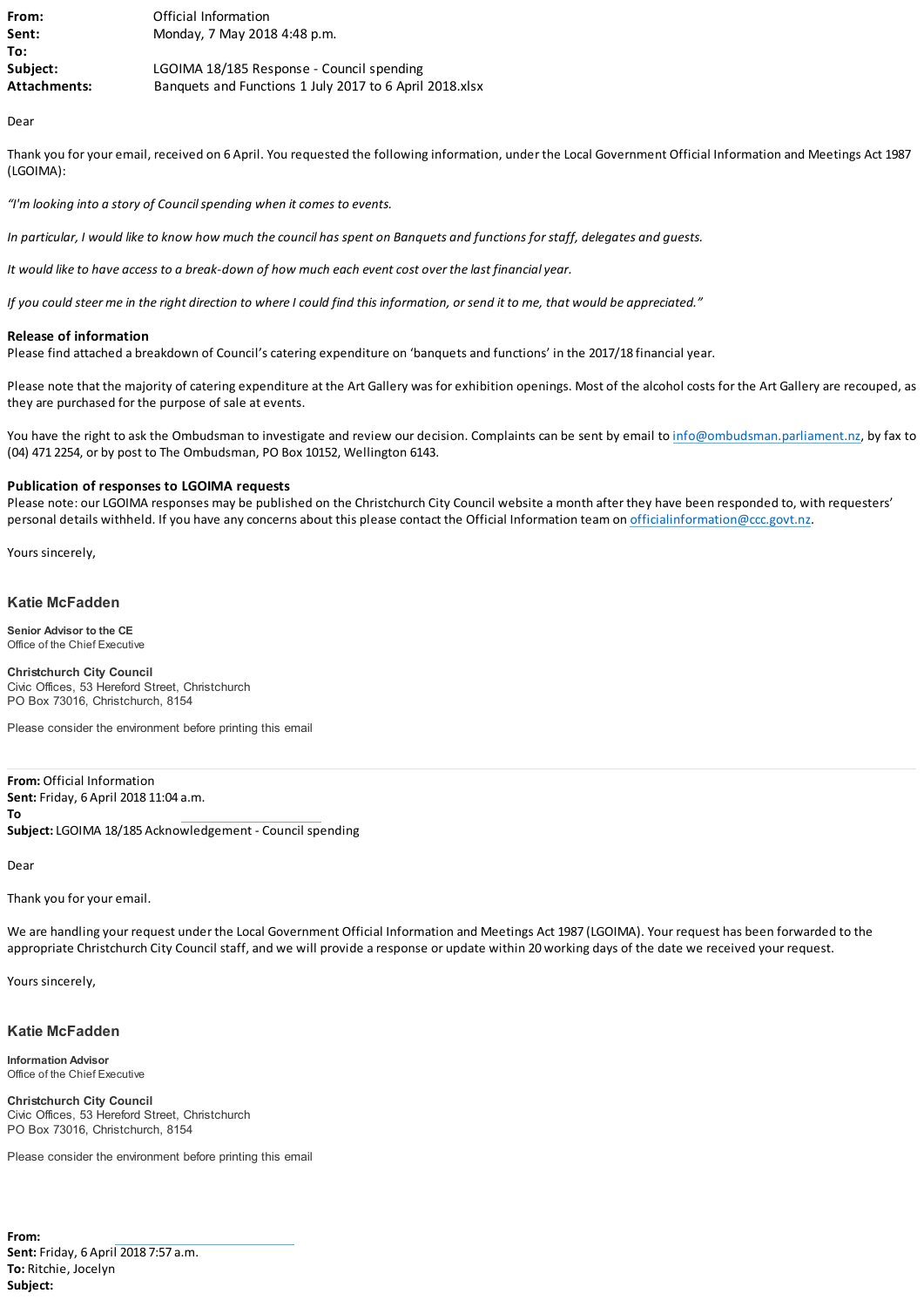Good Morning Joss,

from here again.

I'm looking into a story of Council spending when it comes to events.

In particular, I would like to know how much the council has spent on Banquets and functions for staff, delegates and guests.

It would like to have access to a break-down of how much each event cost over the last financial year.

If you could steer me in the right direction to where I could find this information, or send it to me, that would be appreciated.

Cheers,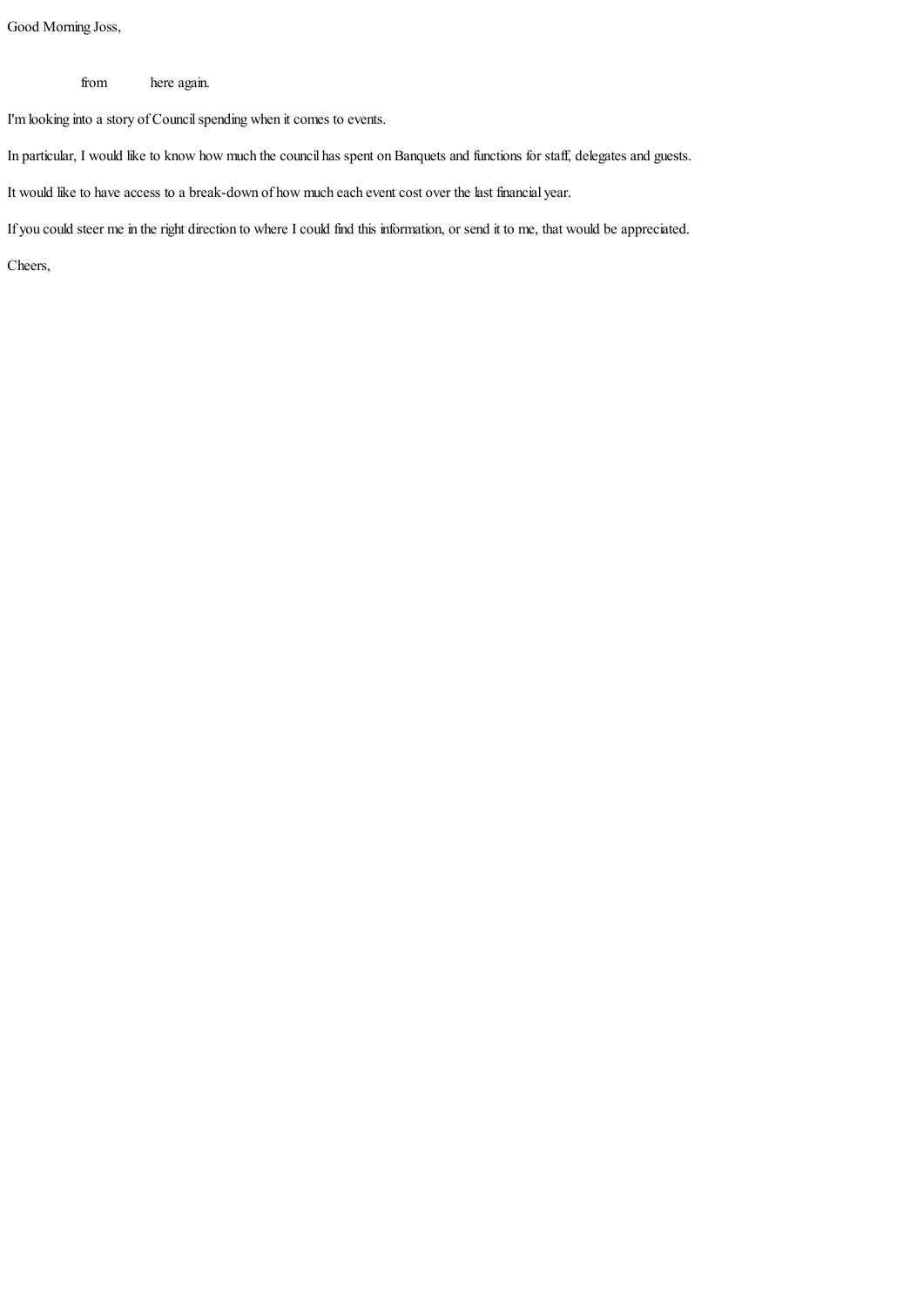# **Banquets and Functions; 1st July 2017 to 6th April 2018**

The following table summarises catering expenditure at Council events that are considered to fall under the category of banquet or function for the current financial year to 6 April.

Further detail can be found in the "Line Items" sheet, including any related text that is recorded against the transaction, and a description of the relevant business area

| <b>Row Labels</b>                            | Sum of Value |
|----------------------------------------------|--------------|
| Antarctic Office International Relationships | \$23,741     |
| Antarctic-related events                     | \$22,788     |
| Art Gallery Openings and Exhibitions         | \$18,640     |
| Rewi Alley Civic Reception                   | \$7,435      |
| Visiting City to City Delegations            | \$6,336      |
| <b>Strengthening Communities</b>             | \$5,659      |
| <b>Staff Farewells and Retirements</b>       | \$5,271      |
| <b>EOY Thank You Mayoral Reception</b>       | \$3,348      |
| Civic Awards                                 | \$2,896      |
| <b>Antarctic Office Symposiums</b>           | \$2,370      |
| <b>Resilient City Forum</b>                  | \$2,016      |
| International Relations and Sister Cities    | \$2,003      |
| GovHack Event                                | \$1,945      |
| Queen's Baton Luncheon                       | \$1,544      |
| Electric Truck Launch                        | \$801        |
| Shared Electric Vehicle Launch               | \$706        |
| <b>Grand Total</b>                           | \$107,498    |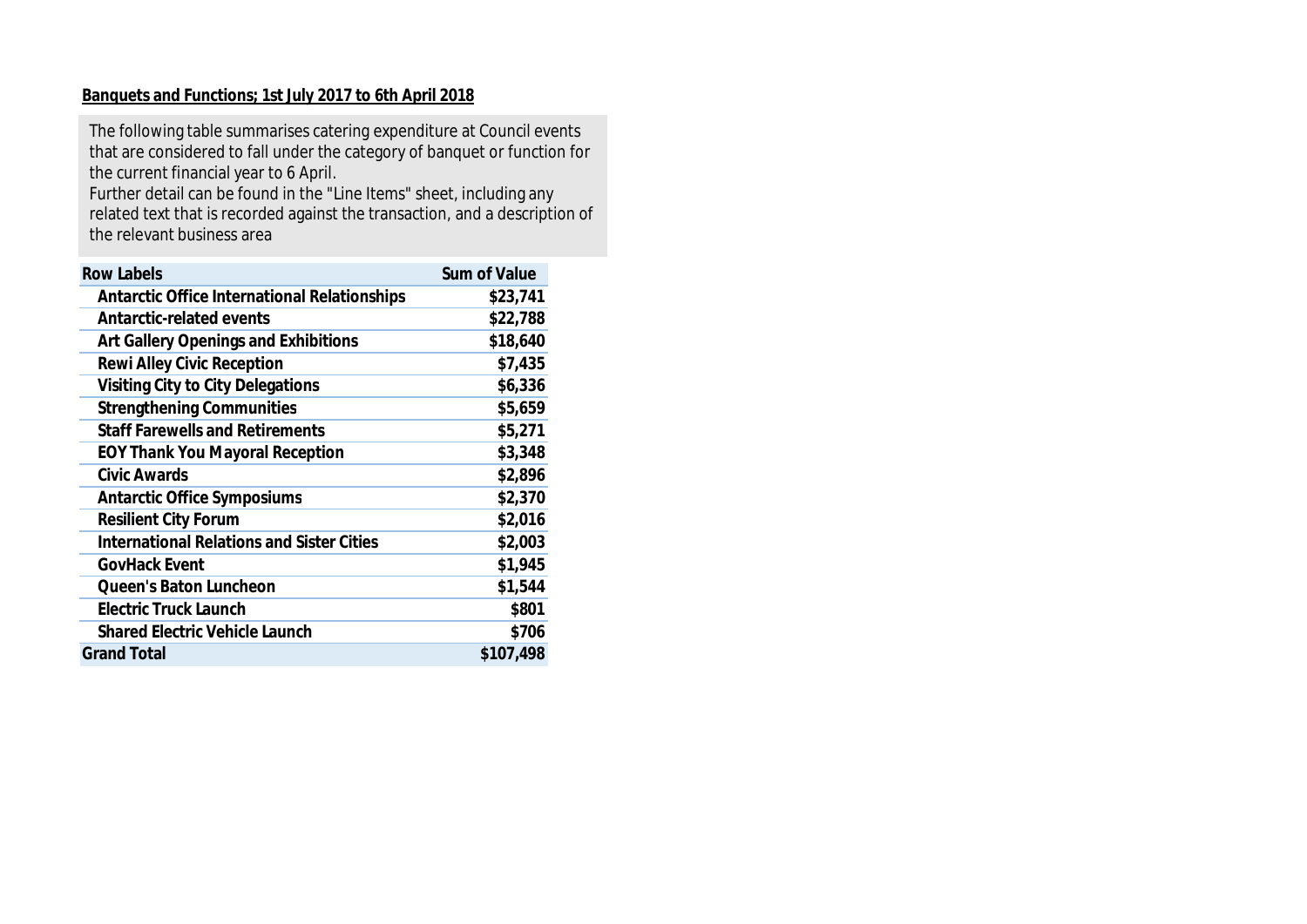**Posting Date Period Business Area Text** 31.07.2017 July Antarctic Industry Catering expenses 15.11.2017 November **Antarctic Industry Catering expenses**  15.08.2017 August CAG Exhibitions Catering expenses 25.08.2017 August CAG Exhibitions Len Lye 11.08.2017 August **CAG Exhibitions** 26.09.2017 September CAG Exhibitions CAG Exhibitions Aberhart Openng catering 31.10.2017 October CAG Exhibitions Opening food 4 Sept. 16.10.2017 October CAG Exhibitions 13.11.2017 November Education & Programmes 36 Bottles in total Dec 6 30.11.2017 November **AG Cost Centres** AG Cost Centres Roger Horrocks - dinner

 07.07.2017 July Antarctic Industry NASA SOFIA Civic Welcome event - MonaVale 03.07.2017 July Antarctic Industry NASA SOFIA Civic Welcome event - MonaVale 24.10.2017 October Antarctic Industry Italian and Korean Welcome Dinner - MonaVale 17.10.2017 October **Antarctic Industry Antarctic Industry** Antarctic Season Opening Dinner - Canterbury Club 15.11.2017 November Antarctic Industry Scott Statue reinstatement 30.11.2017 November Antarctic Industry Chinese Chinare34 Mayor's Civic Dinner 22.11.2017 November **Antarctic Industry** Conference including morning tea and lunch 31.12.2017 December Antarctic Industry Event catering for Climathon 31.12.2017 December Antarctic Industry Catering for Climathon event 31.12.2017 December Antarctic Industry Catering at Climathon an Antarctic

02.10.2017 October **Education & Programmes** 6 x 12 pack variety if juices 03.10.2017 October **Education & Programmes** Mix event 27 October 2017 31.10.2017 October **AG Cost Centres** AG Cost Centres Dinner with gallery sponsors

30.11.2017 November **AG Cost Centres** AG Cost Centres Catering - exhibiton opening 31.12.2017 December CAG Exhibitions Catering - Jackie Fahey exhib 31.12.2017 December CAG Exhibitions Jacqueline Fahey opening cat 31.12.2017 December CAG Exhibitions Jacqueline Fahey opening 31.12.2017 December CAG Exhibitions Jacqueline Fahey opening 31.12.2017 December CAG Exhibitions Yellow Moon opening function. 31.12.2017 December CAG Exhibitions Yellow Moon opening function. 31.12.2017 December CAG Exhibitions CAG Exhibitions Slice and grapes for crochet gro 31.12.2017 December CAG Exhibitions CAG Exhibitions Biscuits & fruit for crochet gro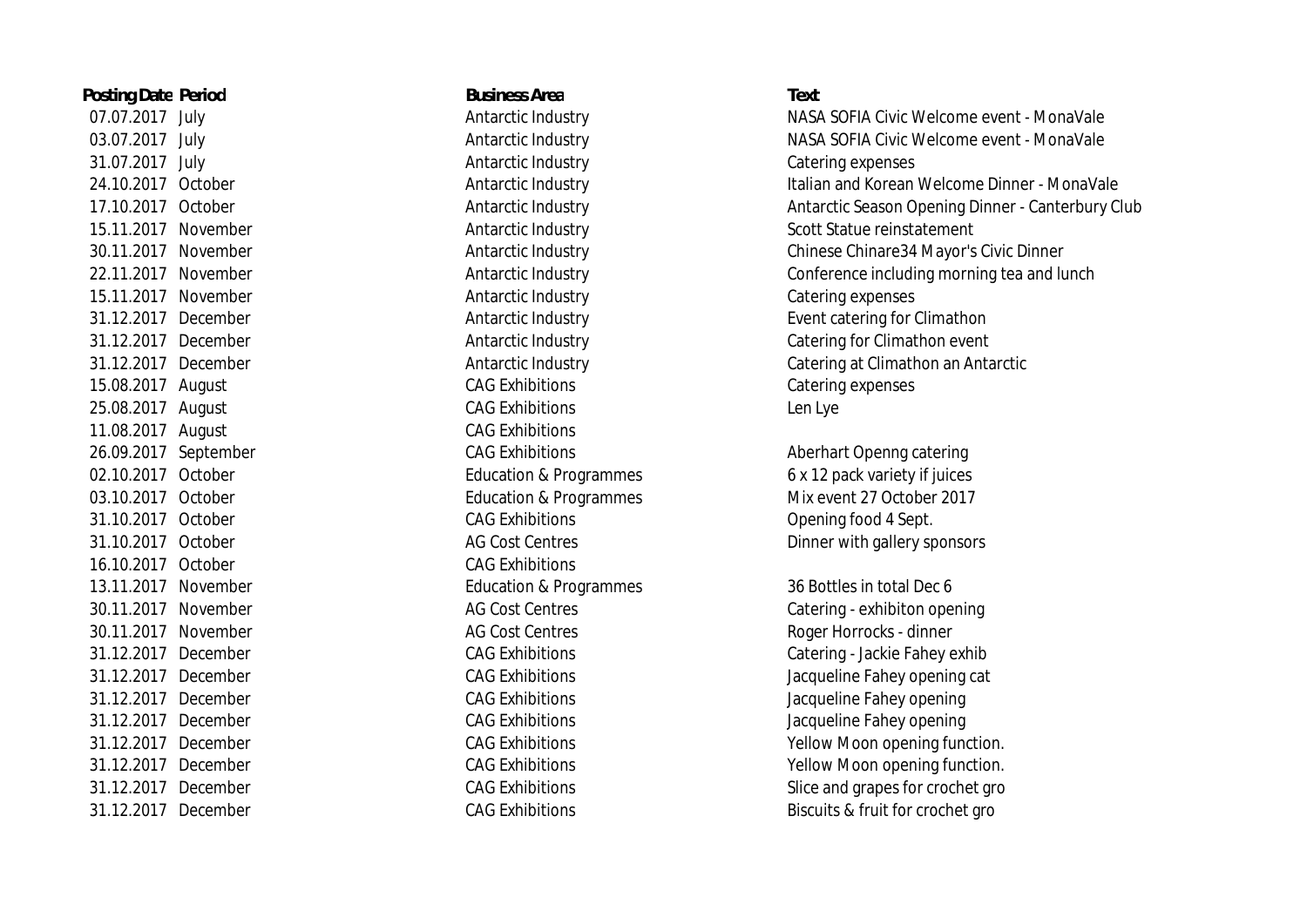20.11.2017 November Strategic Projects 09.11.2017 November Strategic Projects

31.01.2018 January **AG Cost Centres** AG Cost Centres Sponsorship function post Ann Sh 23.03.2018 March CAG Exhibitions 15th bday & Tony Delatour 15.02.2018 February Public Place / Events Recycling Electric Truck launch - catering 20.12.2017 December Delivery of Civic Events EOY Thank You Mayoral Reception 08.01.2018 January **Delivery of Civic Events** EOY Thank you Mayoral Reception 31.08.2017 August IT Service Digital Channel Cost Centre GovHack Catering 31.08.2017 August IT Service Digital Channel Cost Centre Govhack Promotion

 17.10.2017 October Antarctic Industry Antarctic Season Opening Festival 17.10.2017 October **Antarctic Industry** Antarctic Industry **Antarctic Season Opening Festival**  17.10.2017 October Antarctic Industry Antarctic Season Opening Festival 15.11.2017 November Antarctic Industry Antarctic Season Opening Festival 03.08.2017 August **Internation Relations & Sister Cities** Rewi Alley Sister City event catering 30.09.2017 September Chief Executive Office Cost Centres Farewell lunch for Chinese Consul 30.09.2017 September Chief Executive Office Cost Centres Farewell lunch for Chinese Consul 31.10.2017 October Internation Relations & Sister Cities Mayoral visit to Adelaide meal 31.10.2017 October Internation Relations & Sister Cities Mayoral visit to Adelaide lunc 31.10.2017 October Internation Relations & Sister Cities Mayoral visit to Adelaide dinn 04.10.2017 October Internation Relations & Sister Cities 21.12.2017 December Delivery of Civic Events Queen's Baton Luncheon 28.11.2017 November **Delivery of Civic Events** Rewi Alley Civic Reception catering 28.11.2017 November **Delivery of Civic Events** Rewi Alley Civic Reception catering

11.01.2018 January **CAG Exhibitions** CAG Exhibitions Ann Shelton opening 15 Dec 26.01.2018 January **CAG Exhibitions** CAG Exhibitions and drop off A Shelton 31.01.2018 January **AG Cost Centres** AG Cost Centres MathiesonK Catering post gallery hosted 19.12.2017 December **Delivery of Civic Events** Civic Awards 2017 catering Great Hall 11.01.2018 January Delivery of Civic Events CIR EOY Mayoral Reception 18 Dec 17 31.08.2017 August Dinner for 60+ staff competing in 31.07.2017 July Internation Relations & Sister Cities Biscuits for sister city related meeting 31.08.2017 August **Internation Relations & Sister Cities** Catering for Kurashiki inbound group 30.09.2017 September Internation Relations & Sister Cities Catering for Kurashiki Outbound group

14.09.2017 September Strategic Projects Catering ordered by Lelanie 14 August 17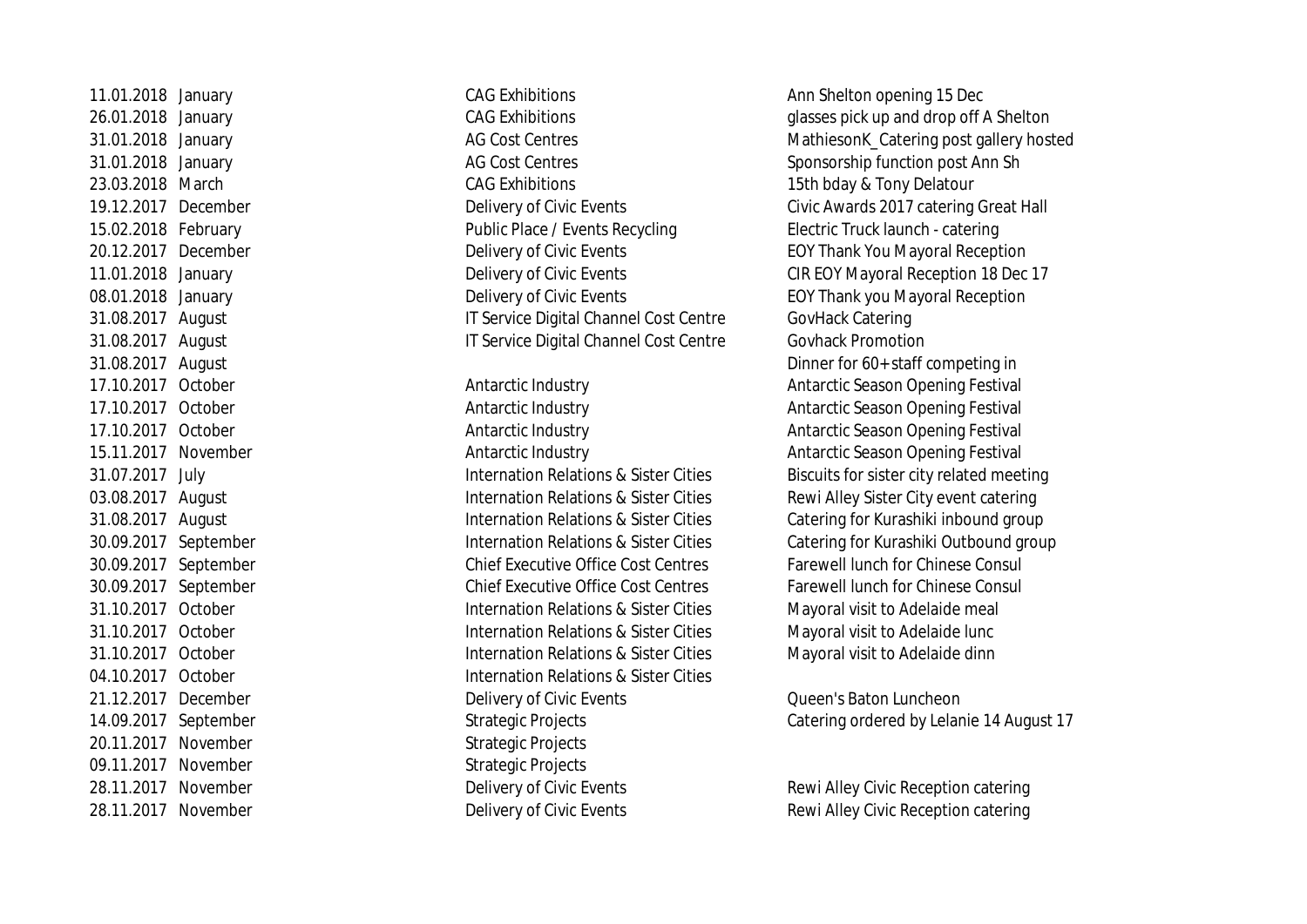13.09.2017 September Resource Efficiency Shared Electric Vehicle Launch 14.07.2017 July **Nursery Products** Nursery Products Staff Farewells and Retirements 31.07.2017 July Transactions Team Cost Centres Staff Farewells and Retirements 31.07.2017 July GM Finance & Commercial Staff Farewells and Retirements 31.07.2017 July Business Services & BI Cost Centres Staff Farewells and Retirements 31.07.2017 July Business Services & BI Cost Centres Staff Farewells and Retirements 31.08.2017 August **August 2.03.2017** August 2.03.2017 August 2.03.2017 August 2.03.2017 August 2.03.2017 August 31.08.2017 August Transactions Team Cost Centres Staff Farewells and Retirements 31.08.2017 August GM Finance & Commercial Staff Farewells and Retirements 31.08.2017 August CM Finance & Commercial Staff Farewells and Retirements 31.08.2017 August **August 2018** Ppty Cons Cost Centres Staff Farewells and Retirements 31.08.2017 August **August 2.1.08.2017** August **Planning Cost Centres** Staff Farewells and Retirements 31.08.2017 August Technical Services Cost Centres Staff Farewells and Retirements 31.08.2017 August **Building Consents Mgmt Team CC** Staff Farewells and Retirements 31.08.2017 August **Building Consents Mgmt Team CC** Staff Farewells and Retirements 30.09.2017 September IT Management Cost Centre Staff Farewells and Retirements 30.09.2017 September Major Facilities & Rebuild Cost Centres Staff Farewells and Retirements 06.10.2017 October Organisational Development Staff Farewells and Retirements 31.10.2017 October **Legal Services Unit** Equation Staff Farewells and Retirements 31.10.2017 October Legal Services Unit Staff Farewells and Retirements 31.10.2017 October GM Finance & Commercial Staff Farewells and Retirements 31.10.2017 October CWW Cost Centres Staff Farewells and Retirements 31.10.2017 October CWW Cost Centres Staff Farewells and Retirements 31.10.2017 October TCS Unit Management Cost Centres Staff Farewells and Retirements 30.11.2017 November Transactions Team Cost Centres Staff Farewells and Retirements 30.11.2017 November Building Consents Mgmt Team CC Staff Farewells and Retirements 30.11.2017 November Op Policy & Qual Improv Cost Centres Staff Farewells and Retirements 29.11.2017 November CWW Cost Centres COME Staff Farewells and Retirements 31.12.2017 December IT Management Cost Centre Staff Farewells and Retirements 31.12.2017 December CTOC Internal Services Staff Farewells and Retirements 31.12.2017 December GM Bldg Control & Cost Centres Staff Farewells and Retirements 29.01.2018 January **Nursery Products** Staff Farewells and Retirements 31.01.2018 January Major Facilities & Rebuild Cost Centres Staff Farewells and Retirements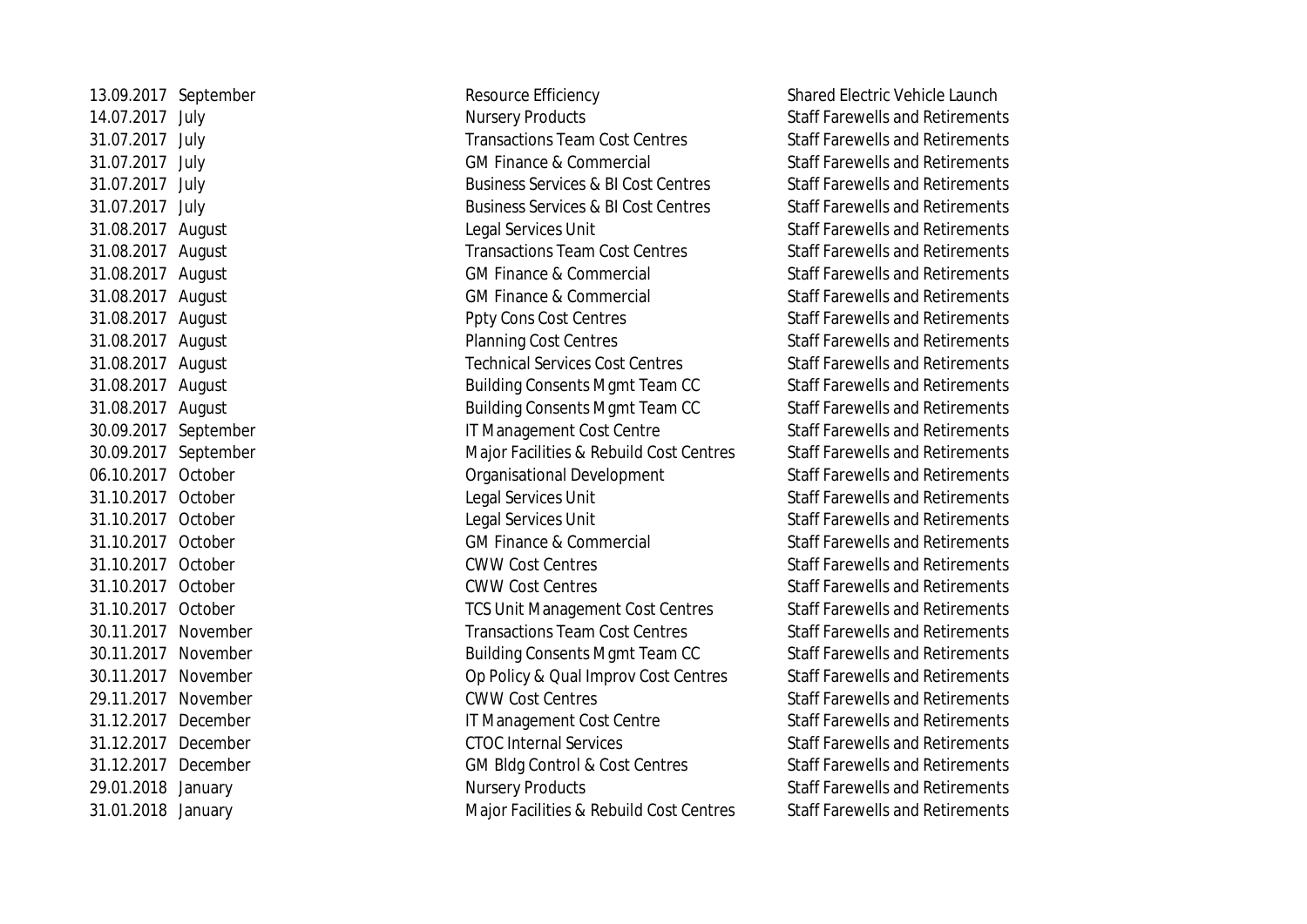28.02.2018 February **Planning Cost Centres** Staff Farewells and Retirements 28.02.2018 February **Planning Cost Centres** Staff Farewells and Retirements 28.02.2018 February **TCS Unit Management Cost Centres** Staff Farewells and Retirements 28.02.2018 February **TCS Unit Management Cost Centres** Staff Farewells and Retirements 31.03.2018 March GM Finance & Commercial Staff Farewells and Retirements 31.03.2018 March Ppty Cons Cost Centres Staff Farewells and Retirements 31.03.2018 March **Ppty Cons Cost Centres** Staff Farewells and Retirements 31.07.2017 July Comm. Funding Spr-Cash The Cashmere Club - Catering 06.03.2018 March Strengthening Communities 31.10.2017 October Delivery of Civic Events Biscuits for catering

31.01.2018 January **Business Services & BI Cost Centres** Staff Farewells and Retirements 31.01.2018 January Comm. Recreation Pap-Inn Walk and Talk end of year function 19.03.2018 March Comm. Funding Coas-Bur Catering - Coastal-Burwood Garden Pride

04.04.2018 April **Accord Comm. Funding Spr-Cash** Spreydon-Cashmere Garden Awards 27/3 23.08.2017 August **Delivery of Civic Events** Chinese Consul Farewell Civic Function 31.08.2017 August Delivery of Civic Events Catering for Support for Kids Toho 05.09.2017 September **Delivery of Civic Events** Dean of Chch Oxford Civic Reception12Aug 05.09.2017 September **Delivery of Civic Events** Mayoral lunch Swedish Govt Delegation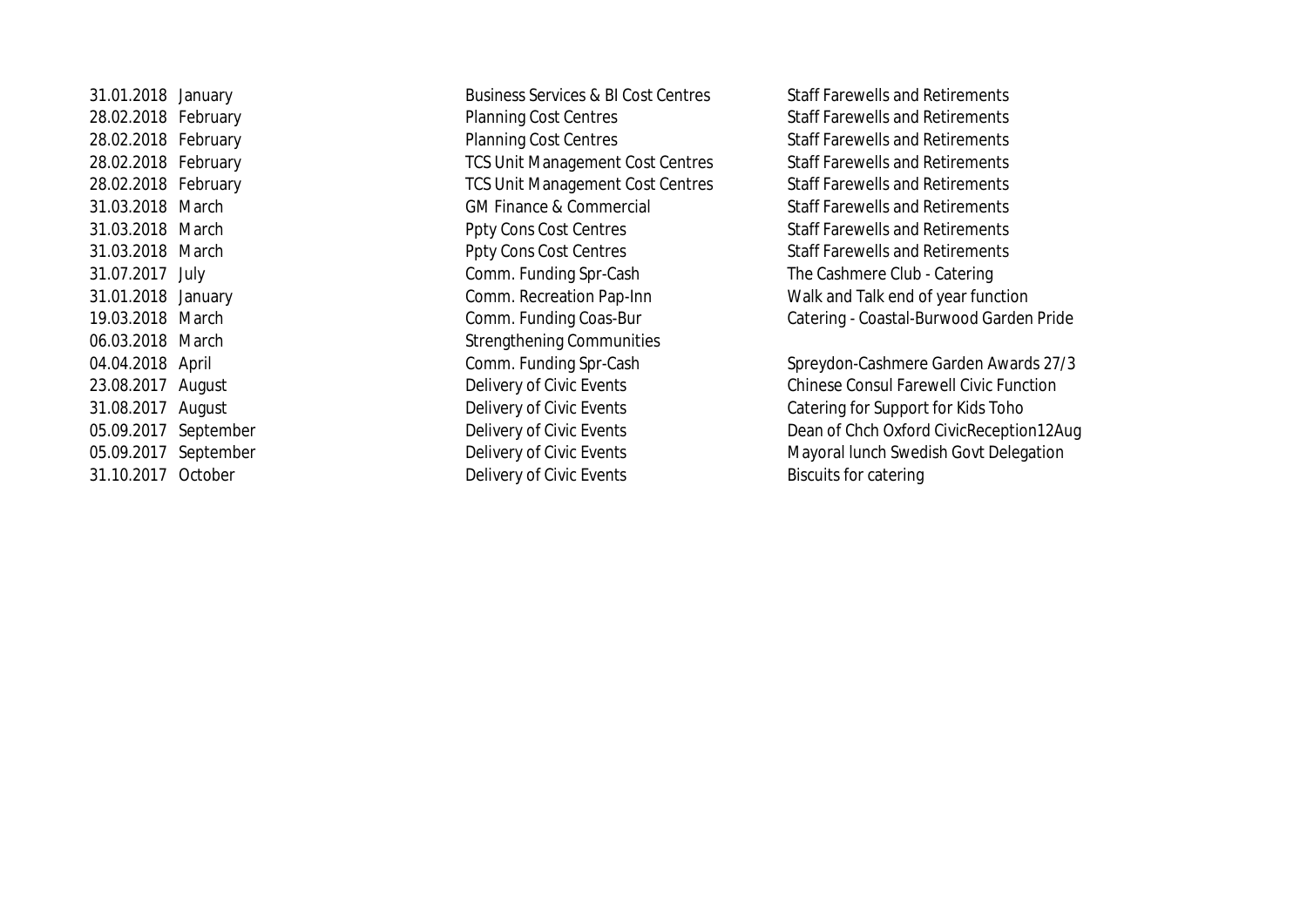| Category                                     | Value    |
|----------------------------------------------|----------|
| Antarctic Office International Relationships | 111.3    |
| Antarctic Office International Relationships | 8,000.00 |
| Antarctic Office International Relationships | 68.52    |
| Antarctic Office International Relationships | 4,987.84 |
| Antarctic Office International Relationships | 5,234.78 |
| Antarctic Office International Relationships | 1,675.22 |
| Antarctic Office International Relationships | 1,472.17 |
| Antarctic Office International Relationships | 2,191.30 |
| Antarctic Office Symposiums                  | 1,467.39 |
| Antarctic Office Symposiums                  | 574.03   |
| Antarctic Office Symposiums                  | 84.96    |
| Antarctic Office Symposiums                  | 243.48   |
| Art Gallery Openings and Exhibitions         | 1,619.20 |
| Art Gallery Openings and Exhibitions         | 4,645.00 |
| Art Gallery Openings and Exhibitions         | 57.13    |
| Art Gallery Openings and Exhibitions         | 1,837.50 |
| Art Gallery Openings and Exhibitions         | 165.6    |
| Art Gallery Openings and Exhibitions         | 435      |
| Art Gallery Openings and Exhibitions         | 104.11   |
| Art Gallery Openings and Exhibitions         | 136.52   |
| Art Gallery Openings and Exhibitions         | 57.83    |
| Art Gallery Openings and Exhibitions         | 534      |
| Art Gallery Openings and Exhibitions         | 104.35   |
| Art Gallery Openings and Exhibitions         | 180      |
| Art Gallery Openings and Exhibitions         | 104.35   |
| Art Gallery Openings and Exhibitions         | 233.78   |
| Art Gallery Openings and Exhibitions         | 164.5    |
| Art Gallery Openings and Exhibitions         | 9.39     |
| Art Gallery Openings and Exhibitions         | 179.83   |
| Art Gallery Openings and Exhibitions         | 81.04    |
| Art Gallery Openings and Exhibitions         | 13.5     |
| Art Gallery Openings and Exhibitions         | 32.49    |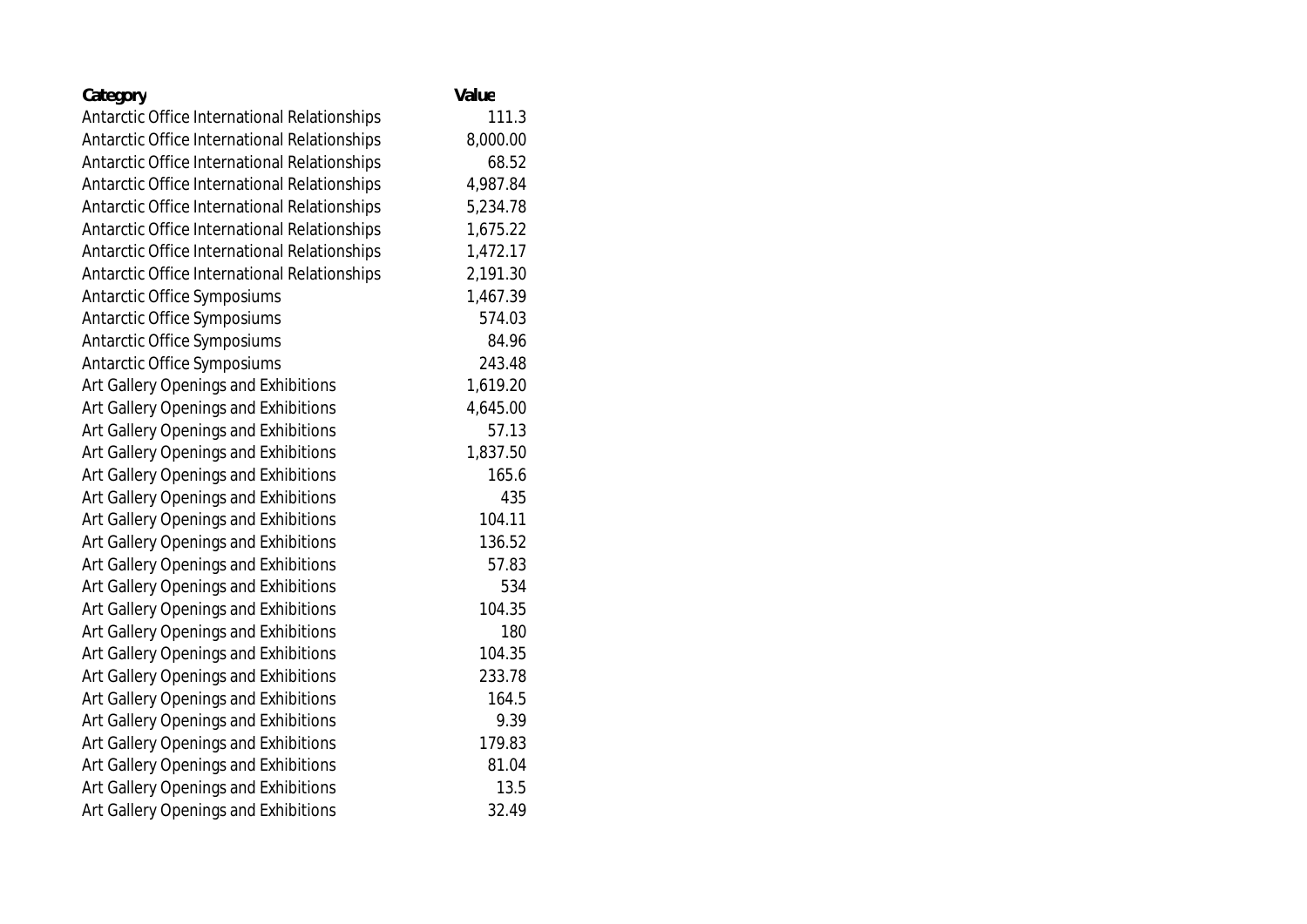| Art Gallery Openings and Exhibitions             | 6,600.00    |
|--------------------------------------------------|-------------|
| Art Gallery Openings and Exhibitions             | 478.69      |
| Art Gallery Openings and Exhibitions             | 169.57      |
| Art Gallery Openings and Exhibitions             | 487.83      |
| Art Gallery Openings and Exhibitions             | 208.7       |
| Civic Awards                                     | 2,895.55    |
| <b>Electric Truck Launch</b>                     | 800.69      |
| <b>EOY Thank You Mayoral Reception</b>           | 673.91      |
| <b>EOY Thank You Mayoral Reception</b>           | 2,000.00    |
| <b>EOY Thank You Mayoral Reception</b>           | 673.91      |
| GovHack Event                                    | 1,446.66    |
| <b>GovHack Event</b>                             | 102         |
| GovHack Event                                    | 396.52      |
| Antarctic-related events                         | 9,000.00    |
| Antarctic-related events                         | 7,025.65    |
| Antarctic-related events                         | 4,716.80    |
| Antarctic-related events                         | 2,045.85    |
| <b>International Relations and Sister Cities</b> | 6.96        |
| International Relations and Sister Cities        | 391.3       |
| International Relations and Sister Cities        | 234.78      |
| <b>International Relations and Sister Cities</b> | 62.61       |
| <b>International Relations and Sister Cities</b> | 140         |
| <b>International Relations and Sister Cities</b> | 16.09       |
| <b>International Relations and Sister Cities</b> | 201.31      |
| International Relations and Sister Cities        | 162.04      |
| <b>International Relations and Sister Cities</b> | 107.36      |
| <b>International Relations and Sister Cities</b> | 680.26      |
| Queen's Baton Luncheon                           | 1,544.35    |
| <b>Resilient City Forum</b>                      | 146         |
| Resilient City Forum                             | 437.5       |
| <b>Resilient City Forum</b>                      | 1,432.61    |
| Rewi Alley Civic Reception                       | 8,550.00    |
| Rewi Alley Civic Reception                       | $-1,115.22$ |
|                                                  |             |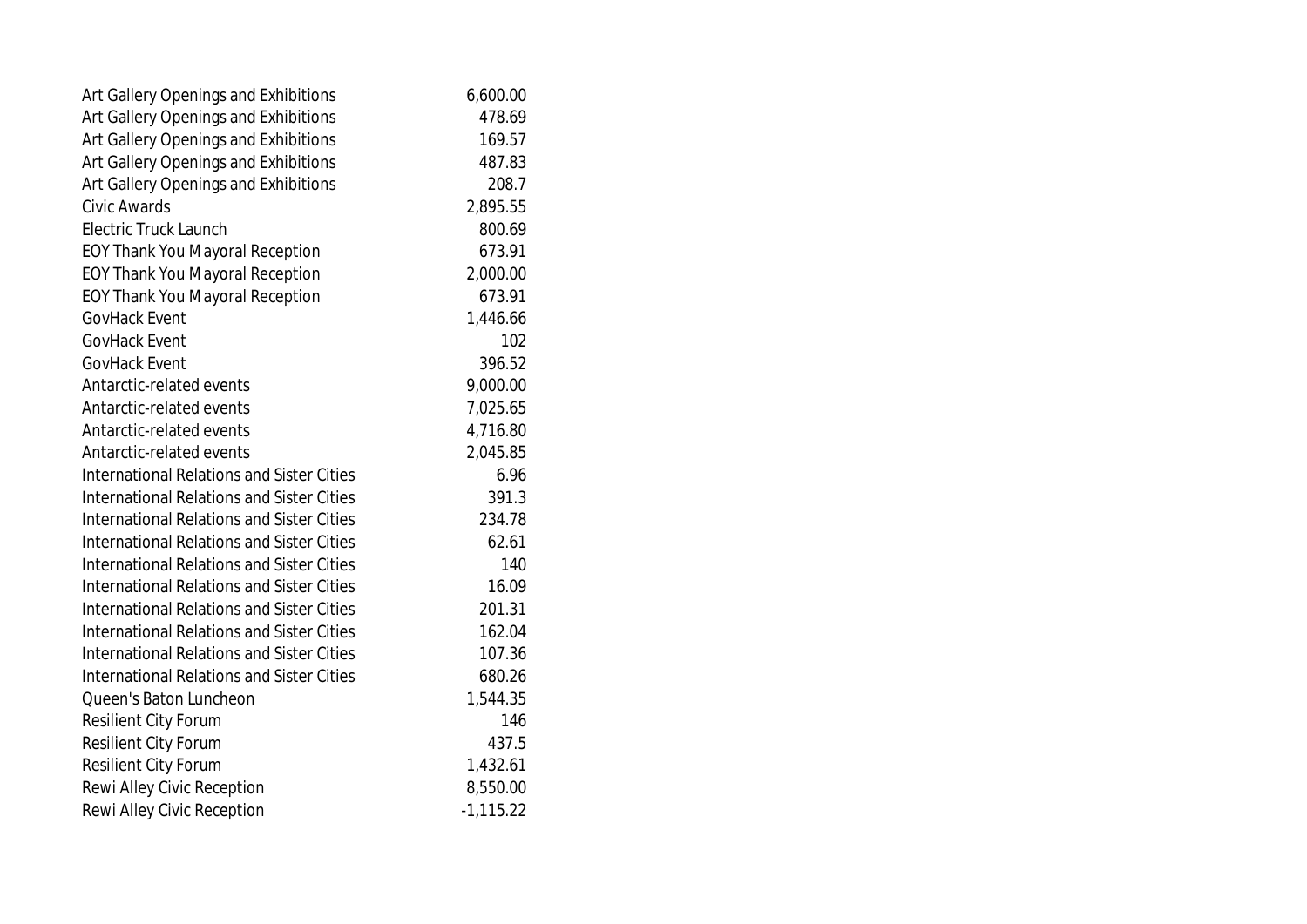| <b>Shared Electric Vehicle Launch</b>  | 706       |
|----------------------------------------|-----------|
| <b>Staff Farewells and Retirements</b> | 144       |
| <b>Staff Farewells and Retirements</b> | 156.52    |
| <b>Staff Farewells and Retirements</b> | 26.07     |
| <b>Staff Farewells and Retirements</b> | 40.74     |
| <b>Staff Farewells and Retirements</b> | 26.19     |
| <b>Staff Farewells and Retirements</b> | 60        |
| <b>Staff Farewells and Retirements</b> | 291.61    |
| <b>Staff Farewells and Retirements</b> | 54.03     |
| <b>Staff Farewells and Retirements</b> | 197.83    |
| <b>Staff Farewells and Retirements</b> | 67.75     |
| <b>Staff Farewells and Retirements</b> | 49.25     |
| <b>Staff Farewells and Retirements</b> | 124.78    |
| <b>Staff Farewells and Retirements</b> | 74.65     |
| <b>Staff Farewells and Retirements</b> | 26        |
| <b>Staff Farewells and Retirements</b> | 312       |
| <b>Staff Farewells and Retirements</b> | 26.09     |
| <b>Staff Farewells and Retirements</b> | 698.9     |
| <b>Staff Farewells and Retirements</b> | 69.57     |
| <b>Staff Farewells and Retirements</b> | 48.93     |
| <b>Staff Farewells and Retirements</b> | 25.9      |
| <b>Staff Farewells and Retirements</b> | 178.66    |
| <b>Staff Farewells and Retirements</b> | 138.26    |
| <b>Staff Farewells and Retirements</b> | 67.92     |
| <b>Staff Farewells and Retirements</b> | 121.53    |
| <b>Staff Farewells and Retirements</b> | 260.87    |
| <b>Staff Farewells and Retirements</b> | 64.61     |
| <b>Staff Farewells and Retirements</b> | $-316.92$ |
| <b>Staff Farewells and Retirements</b> | 195.65    |
| <b>Staff Farewells and Retirements</b> | 608.7     |
| <b>Staff Farewells and Retirements</b> | 189.94    |
| <b>Staff Farewells and Retirements</b> | 347.5     |
| <b>Staff Farewells and Retirements</b> | 69.57     |